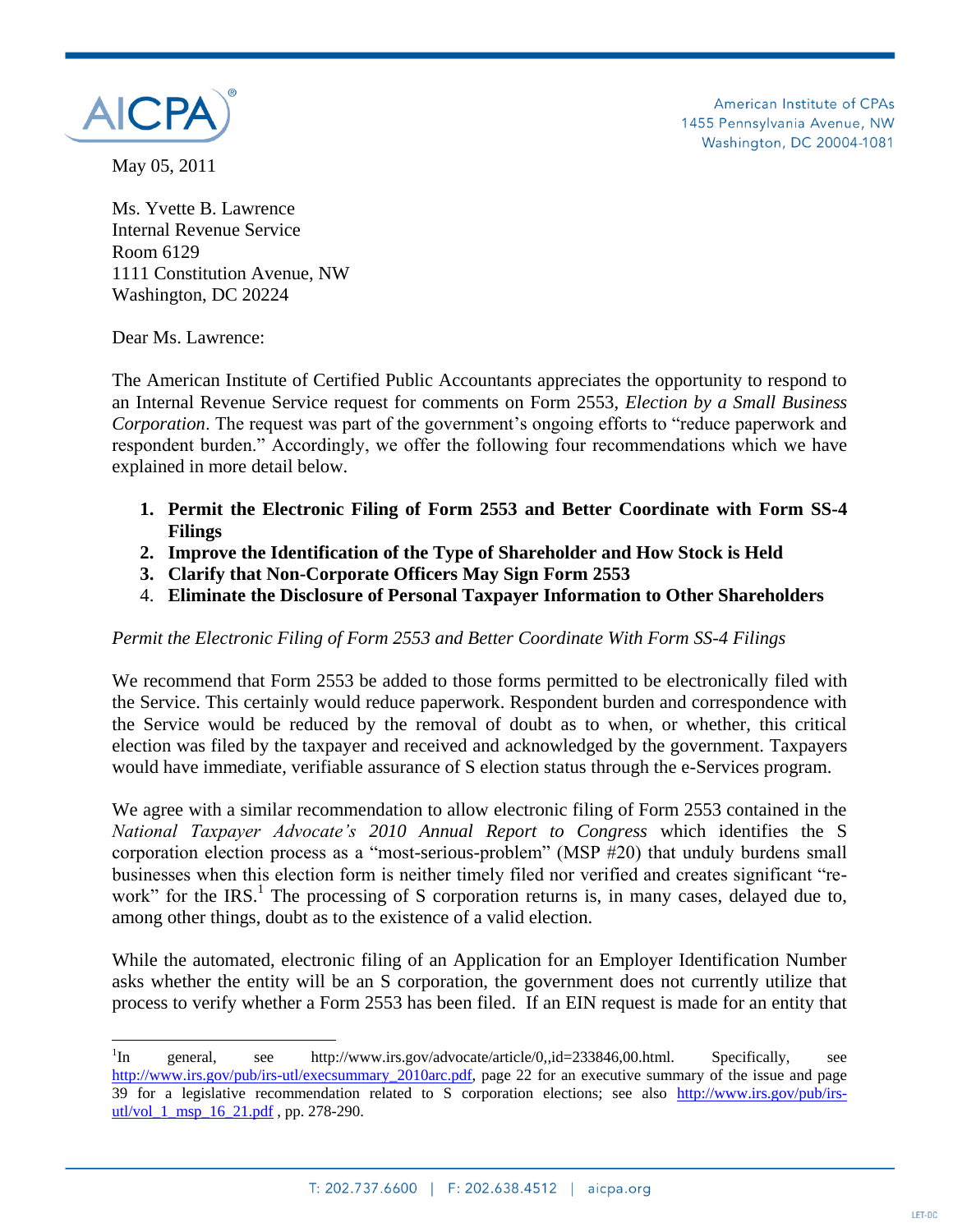Ms. Yvette B. Lawrence May 05, 2011 Page 2 of 3

indicates the entity desires to be an S corporation and an electronic S election is not on file, the system could immediately generate a notice to the entity detailing the S election procedures and deadline, in addition to the notice of Form 1120S filing requirements that is currently provided. This additional notification could occur *even if* e-filing of Form 2553 is not approved.

## *Improve the Identification of the Type of Shareholder and How Stock is Held*

We recommend that Form 2553 be modified to identify each type of shareholder holding an interest and how that interest is held. Individuals eligible to own S corporation stock include US citizens and resident aliens. The stock can be held, however, in a variety of forms of joint ownership, including community property. The stock can be held through a disregarded entity such as a single member limited liability company. As you are aware, in addition to individuals, a variety of trusts (including grantor trusts, voting trusts, electing small business trusts and qualified Subchapter S trusts) and estates are eligible to be S corporation shareholders. Identification of the type of owner, in an electronic format, should permit, in conjunction with electronic filing of the Form 2553, fast automated requests for any additional information needed to satisfy the Service as to eligibility of stockholder. This could be done with the addition of a box for each shareholder where a code could be entered by reference to a table in the instructions. This could be similar to how items on a Form K-1 are identified. The table could be integrated with the existing section of the instructions to Form 2553 that indicates the signature requirements for each type of shareholder. This would reduce delayed or rejected elections based on inappropriate or missing signatures related to the type of interest held.

## *Clarify that Non-Corporate Officers May Sign Form 2553*

The instructions to Form 2553 recognize that an entity other than a corporation can elect to be taxed as an S corporation. This is most commonly a limited liability company. However, the instructions presently indicate that the signer must be a corporate officer. This should be modified to make it clear which members of a limited liability company may sign and that such members are, in fact, permitted to sign the Form 2553 on behalf of the electing entity. They should further indicate any special requirements, if any, related to how they should sign the form.

## *Eliminate the Disclosure of Personal Taxpayer Information to Other Shareholders*

We recommend that the amount of personal taxpayer identification information that is shown on Form 2553 be reduced. This form is required to be signed by all shareholders which means that as many as, and in special cases more than, 100 shareholder consents must be obtained. The form design, in its present format, exposes the name, address and taxpayer identification number of each shareholder to every other shareholder. We believe that such disclosure often represents an inappropriate disclosure of sensitive personal identification information from one taxpayer to another. The Form 2553 could be redesigned to prevent this inappropriate disclosure by requiring the inclusion of only information related to the corporation on the Form 2553 itself, with shareholder information and consents to be completed on a separate form. The Service, in the instructions for Form 2553, already permits shareholder elections to be made separately as long as